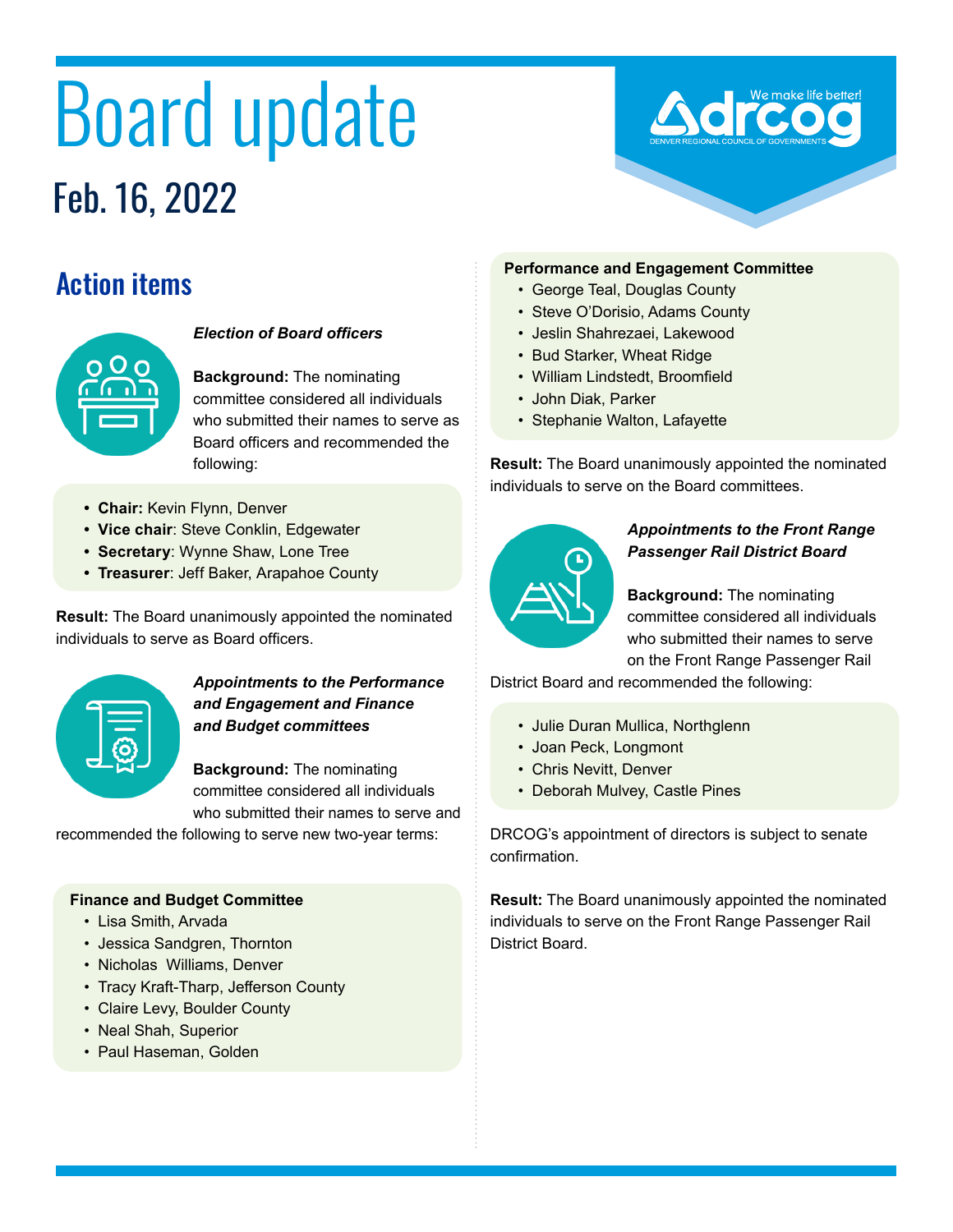

#### *Amending the fiscal years 2022-2023 Unified Planning Work Program*

**Presenter:** Josh Schwenk, Assistant Planner, Transportation Planning and **Operations** 

**Background:** The Unified Planning Work Program describes the transportation planning activities to be conducted in the Denver region.

The proposed amendment includes the addition of tasks required under the recently passed federal Infrastructure Investment and Jobs Act and addressing updated federal planning emphasis areas recently released by the U.S. Department of Transportation.

**Result:** The Board amended the Unified Planning Work Program for fiscal years 2022-2023.



#### *Discussion on state legislative issues*

**Presenter:** Rich Mauro, Director of Legislative Affairs

**Background:** The 2022 Colorado General Assembly convened on Jan.

12. DRCOG staff have compiled bills of interest with staff comments and recommended positions (relative to the Board-adopted [Policy Statement on State Legislative](https://drcog.org/sites/default/files/resources/EO-RP-22STATEPOLICY-22-01-21.pdf)  [Issues](https://drcog.org/sites/default/files/resources/EO-RP-22STATEPOLICY-22-01-21.pdf)) for Board consideration. Throughout the legislative session, Mauro offers opportunities to the Board to provide feedback on established and new positons the Board may take.

**Result:** Mauro provided updates on bills the Board provided positions on in January:

## **HB22-1035 | Modernization of the Older Coloradans' Act**

Board position: Support with amendments Current status: [Under consideration](https://leg.colorado.gov/bills/hb22-1035)

### **HB22-1026 | Alternative Transportation Options Tax Credit**

Board position: Support with amendments Current status: [Under consideration](https://leg.colorado.gov/bills/hb22-1026)

**HB22-1028 | Statewide Regulation of Controlled Intersections** Board position: Support with amendments Current status: [Under consideration](https://leg.colorado.gov/bills/hb22-1028) **SB22-016 | Modifying Department of Transportation Governance** Board position: Monitor Current status: [Lost](https://leg.colorado.gov/bills/sb22-016)

Following presentations and discussions among each legislative issue, the Board voted to support SB22-079, "Dementia Training Requirements Colorado Department of Public Health and Environment Department of Health Care Policy and Financing Rules." The Board also voted to monitor HB22-1138, "Reduce Employee Single-Occupancy Vehicle Trips."

*[The legislative matrix can be found here.](https://drcog.org/sites/default/files/resources/2022_January_Legislative_Update_0.pdf)*



## Informational briefing

*[An update on the](https://www.dropbox.com/scl/fi/y3q2v2pk3zbz9qi9v7pa5/L1-DRCOG-Board-RTD-Reimage-Presentation-2.16.22Final.pptx?dl=0&rlkey=wn829x05d571yv7i4j3tvnlzr)  [Reimagine RTD project](https://www.dropbox.com/scl/fi/y3q2v2pk3zbz9qi9v7pa5/L1-DRCOG-Board-RTD-Reimage-Presentation-2.16.22Final.pptx?dl=0&rlkey=wn829x05d571yv7i4j3tvnlzr)* 

**Presenter:** Bill Van Meter, Assistant General Manager, RTD

**Summary:** Reimagine RTD is an effort to evaluate and forecast the changing transportation needs of the Denver region.The purpose of the effort is to provide Regional Transportation District staff with findings to help them better understand and respond to the needs of their customers, stakeholders and the public, especially as the region emerges from the COVID-19 pandemic.